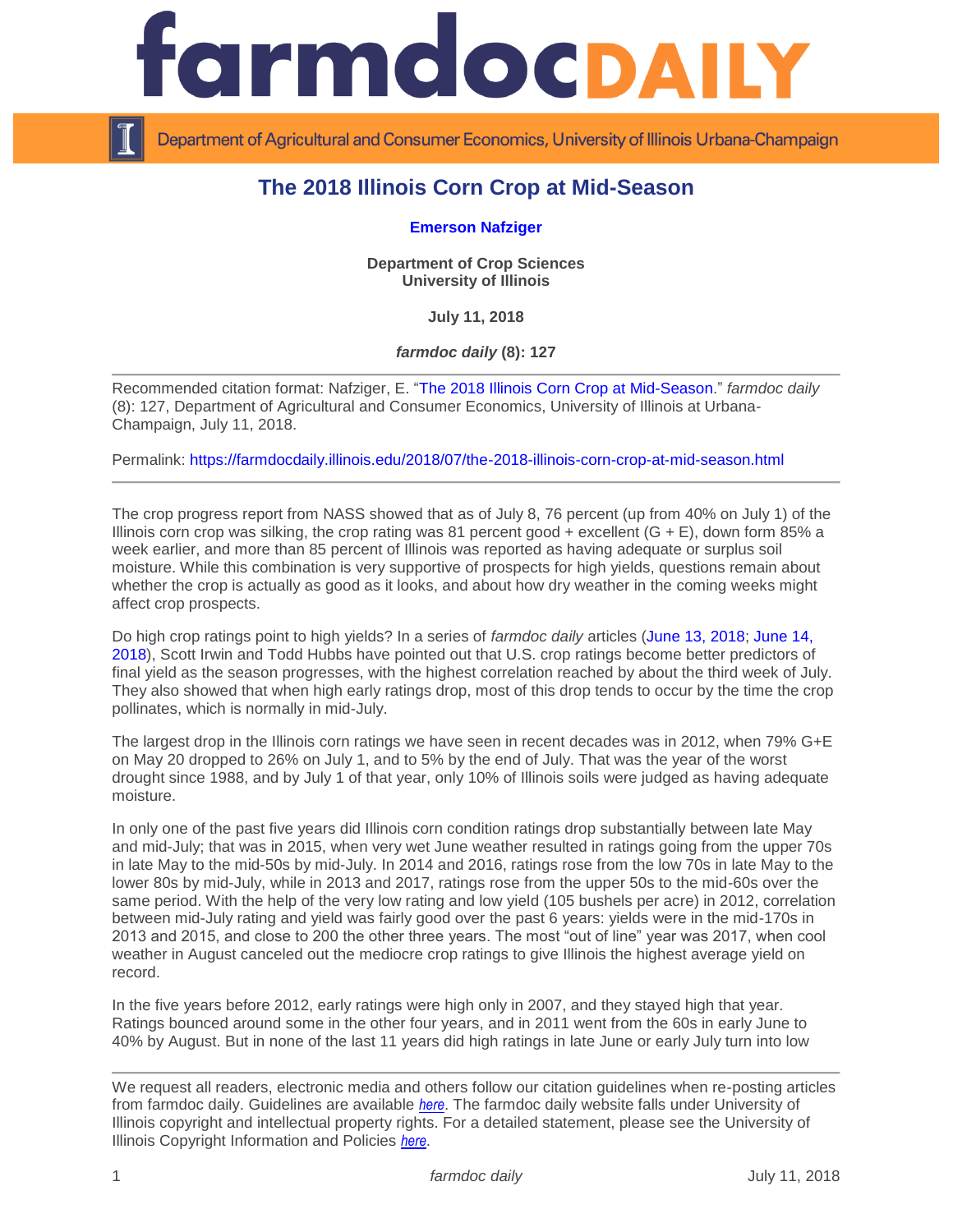ratings by August, followed by low yields. So we have no precedent for expecting the crop rating to come crashing down this year, and for yields to be low. When we have had low yields, crop ratings at the time of pollination have usually predicted that this is going to happen. Nothing about the crop in 2018 suggests that this year will be different.

After a cool April, the weather turned warm in early May this year and has stayed warm ever since. As a result, growing degree day accumulation rates have been very high: GDD totals from May 1 through July 8 were about 1,350, or 200 above average in northern Illinois; 1,550, or 300 above average in central Illinois; and nearly 1,700, or 350 above average, in southern Illinois. With about 1,400 GDD needed to reach pollination in most hybrids, the 40 percent figure for silking reported for July 1 increased to 76% on July 8.

GDDs used to track corn development have 86 degrees as the cutoff; a day with a nighttime low temperature of 70 and a daytime high temperature of 95 degrees produces the same GDD total (28) as a day with the same night temperature but a high of 86 degrees. This means that above-normal GDD accumulations during the summer result more from above-normal night temperatures than from high daytime temperatures. With night temperatures running in the 70s as July gets underway, we have been adding about 200 GDD per week. This moderated some with slightly cooler temperatures on July 6-8, but unless the temperature pattern turns consistently cooler soon, the corn crop in central Illinois is on pace to reach maturity by the third week of August. At 180 GDD per week (a little higher than the average for July) it will take only 6 to 7 weeks (from July 8) to go from 1,550 to the 2,700 or so GDD that a midseason hybrid needs to reach maturity. A couple of stretches of below-normal temperatures like we saw in 2017 would delay maturity, but would very likely add some yield. This past weekend provided a very modest sample of this; even those few days of slightly cooler weather probably improved kernel set for the fields that were pollinating last week.

High temperatures have meant rapid crop development, and while the crop currently has good leaf color and is in good condition in most fields, will continued high temperatures cause problems and lower yields? Good plant height and good crop color now indicate that high temperatures have not been a problem so far. Sunshine amounts were above normal in most of Illinois in June, which helped boost growth. And periods of dry weather have resulted in good root growth, except where water has stood in fields in wetter parts of the state.

This is a good time to remember that plants aren't people – corn plants have no problem with high temperatures in the 90s, and they are affected only a little (the evaporation rate drops some with high humidity, which slows water movement through plants) by the "heat index" used to measure human suffering. Low temperatures in the 70s mean high dewpoints, which can mean wetter leaves in the morning and higher nighttime respiration, both of which are negatives. Good nitrogen uptake as gauged by leaf color (except where water has stood) and lots of sunshine have been positives, though, and on balance the crop condition and our eyes tell us that the 2018 corn crop is in great shape over most of Illinois.

The worry persists that rains will stop and that heat will build, causing rapid deterioration of the crop and stopping grainfill before maturity. We can't rule this out, especially in the region with a radius of about 50 miles centered on Quincy, where June rainfall was less than normal. Elsewhere, the water in the soil now will, in fields with medium or heavier-textured soils, provide good protection against crop water shortages in the coming weeks. The crop coefficient, which is the percentage of evaporation that goes through the crop and out the leaves as water vapor, is at its maximum of about 80% at pollination. It will remain high for a few weeks before starting to decline.

Daily evaporation amounts on hot, sunny days are in the range of 0.25 to 0.3 inches, so crop water use (transpiration) on such days with the crop at full canopy like it is now is in the range of about 0.2 to 0.25 inches. A quarter acre-inch of water is about 6,750 gallons, so in one day each plant in a field with 35,000 plants per acre takes up and transpires about 3 pints of water. While we sometimes say that plants "lose" this amount of water, having the stomata wide open to allow water vapor to exit also means allowing maximum amounts of carbon dioxide into the leaf, where the carbon is used to make dry matter through the process of photosynthesis. Dry matter production can exceed 500 pounds per acre on a good day, so losing water means making yield.